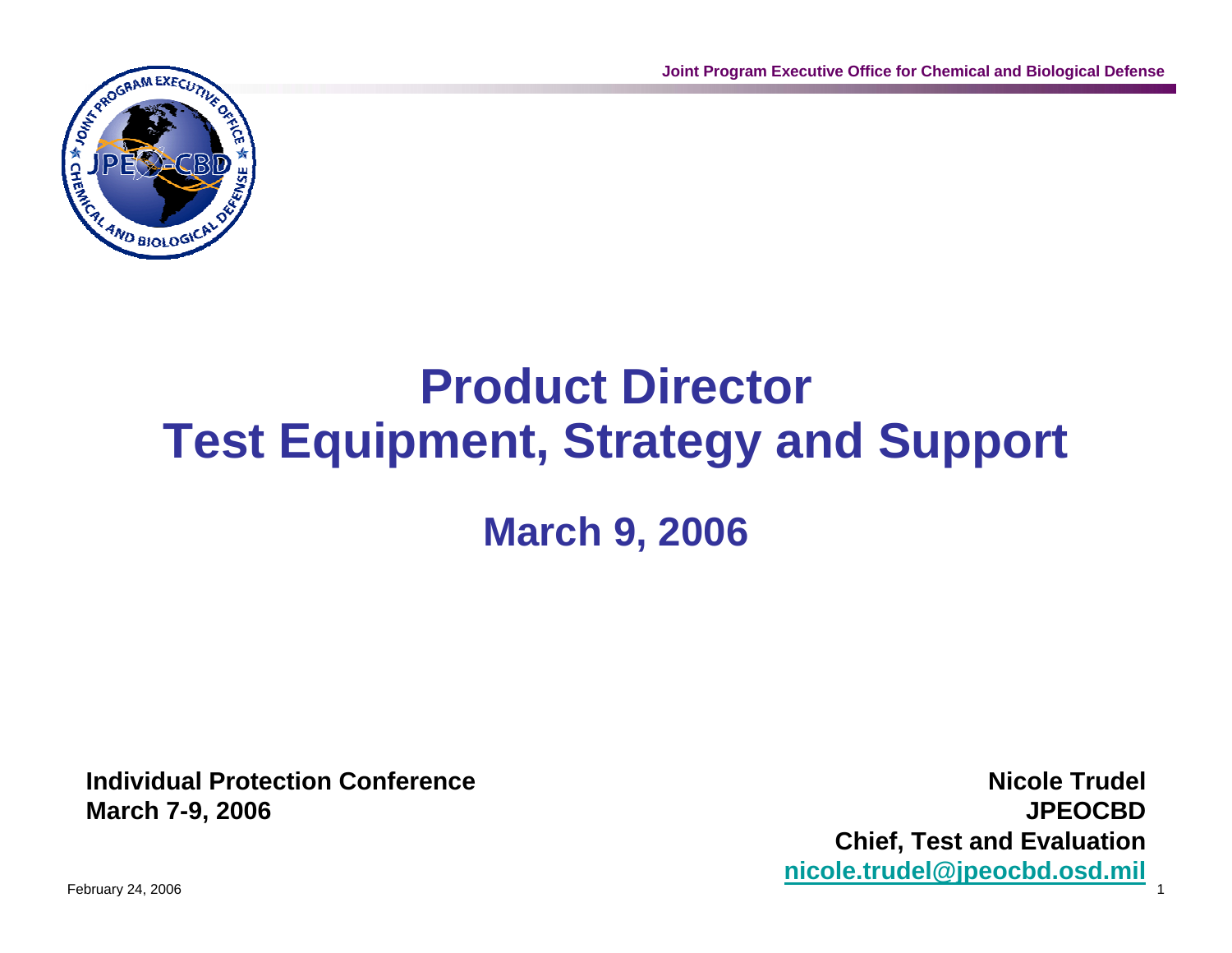

#### **PD-TESS Mission**

## **MISSION**

**The Product Director Test Equipment, Strategy, and Support Will Support the Milestone Decision Authorit Milestone Decision Authority, Joint y, Joint Project Managers, and the Test and Evaluation Community with the Development of Test Capabilities to Adequately Test and Evaluate, Chemical, Biological, Radiological, and Nuclear Defense Systems Throughout the Life Cycle Acquisition Process.** 

1111111111111111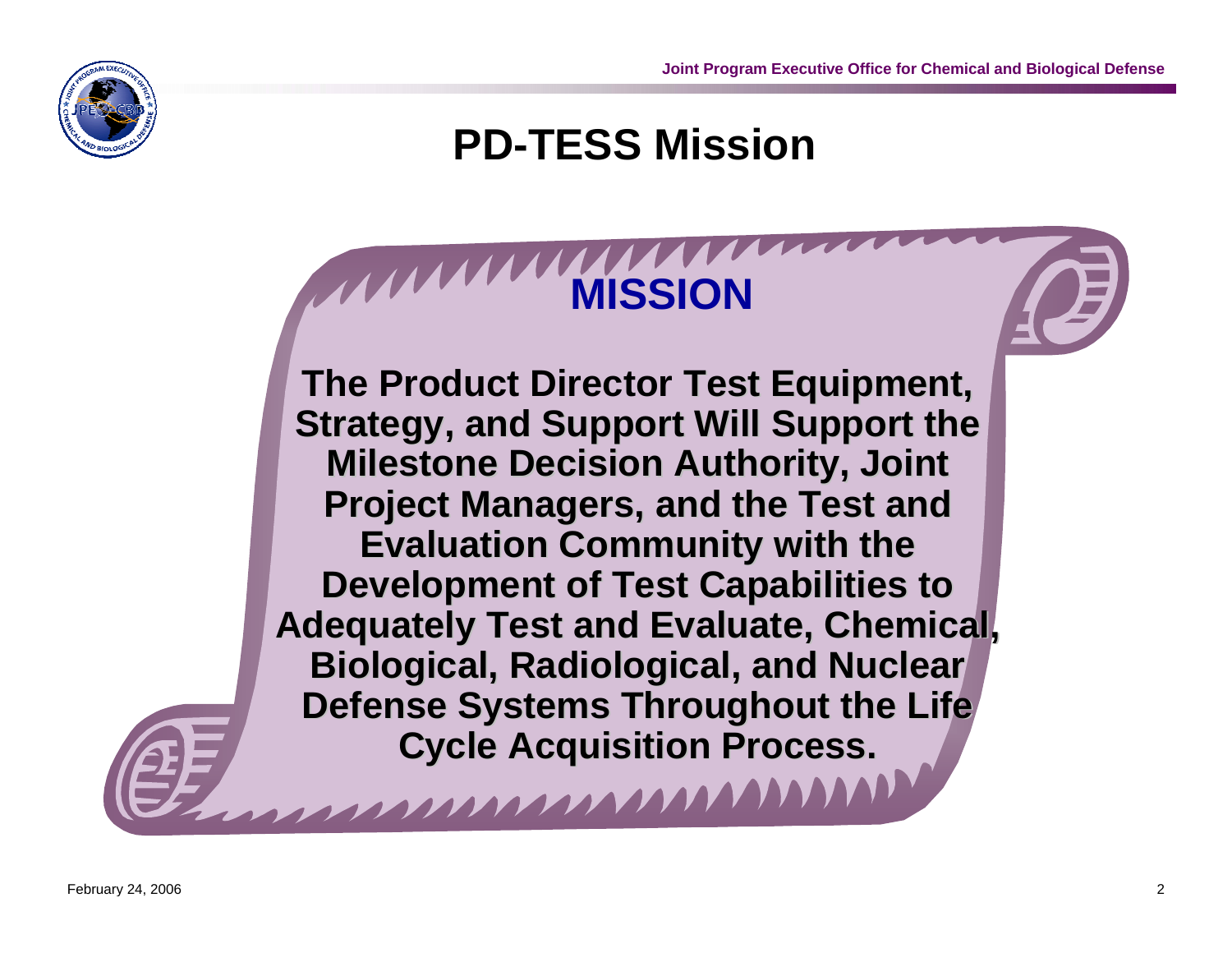

#### **Background**

- **The CBDP received an unprecedented \$443 M to support T&E infrastructure development and improvements through the FY06 Enhanced Planning Process.**
- **Efficiencies will be gained through a new organization, "PD TESS" established by the JPEOCBD to provide centralized planning, management and accountability for executing the newly approved Joint T&E investment strategy.**
- **The new funding will support execution of a prioritized list of projects vetted through the Joint T&E Executive for CBD that will close T&E capability gaps identified by the joint community.**
- **Planned T&E capabilities will allow JPEOCBD to develop and assess the newest technologies and provide the best force protection capability to warfighters.**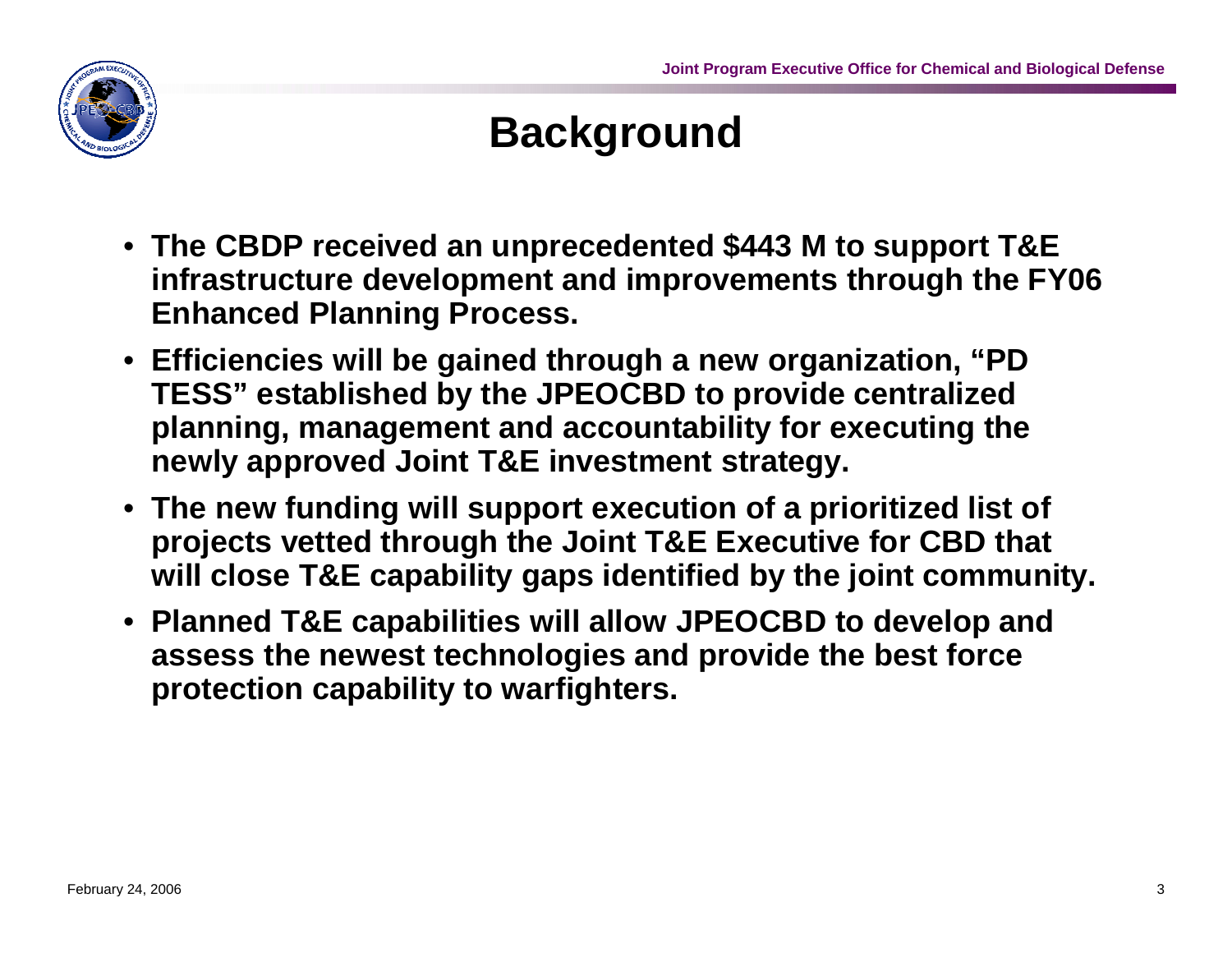# **DAM EXECA**

#### **PD TESS Structure**

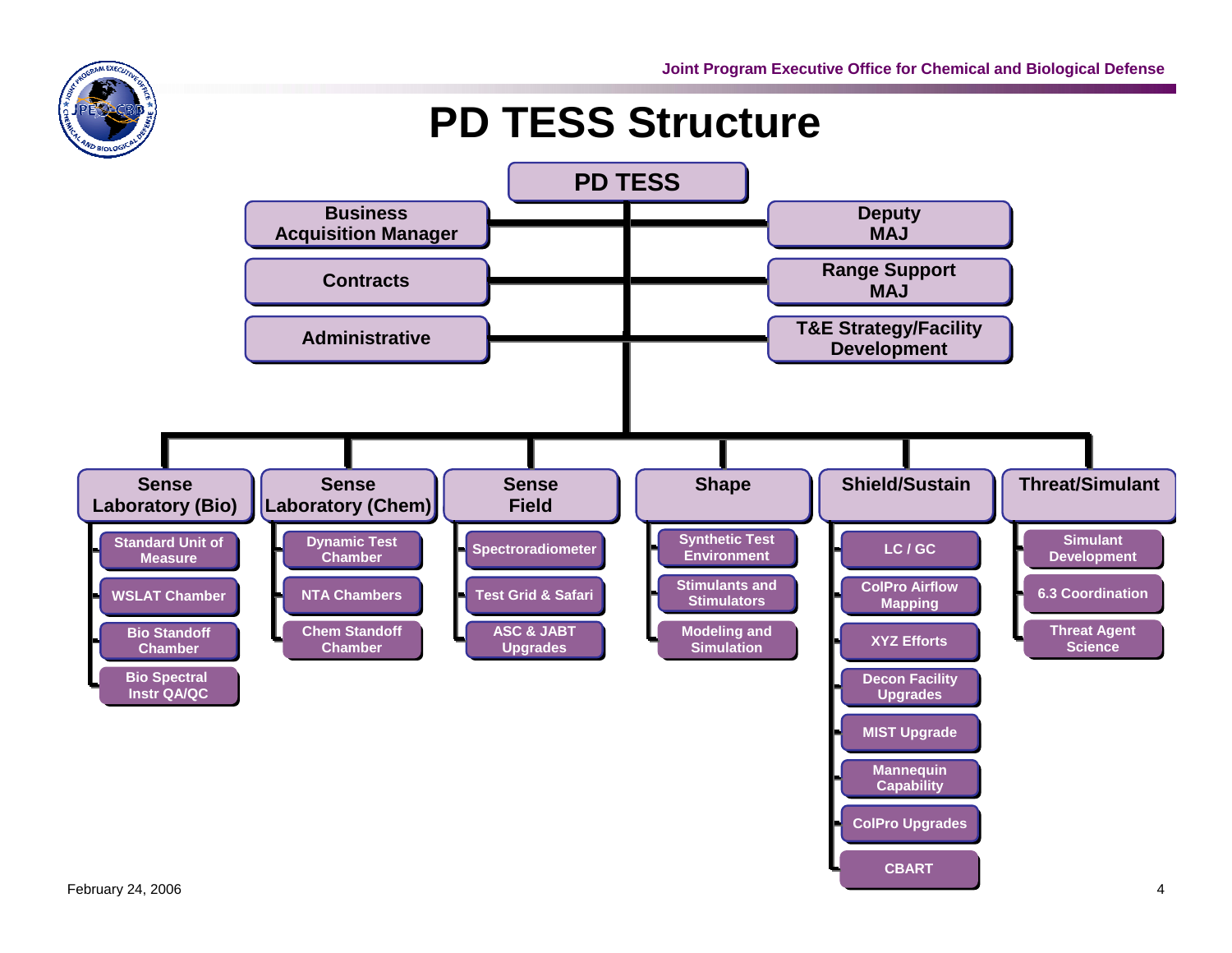#### **Coordinated Planning Process**

- •**Capability Gaps Identified by Commodity Areas.**
- **Vetting Completed by the TECMIPT Across Commodity Areas.**
- **Prioritization and Resourcing Recommendations are Formalized by the AO IPT.**
- • **Infrastructure Investment Strategy Approved by the CBDP Executive Leadership.**



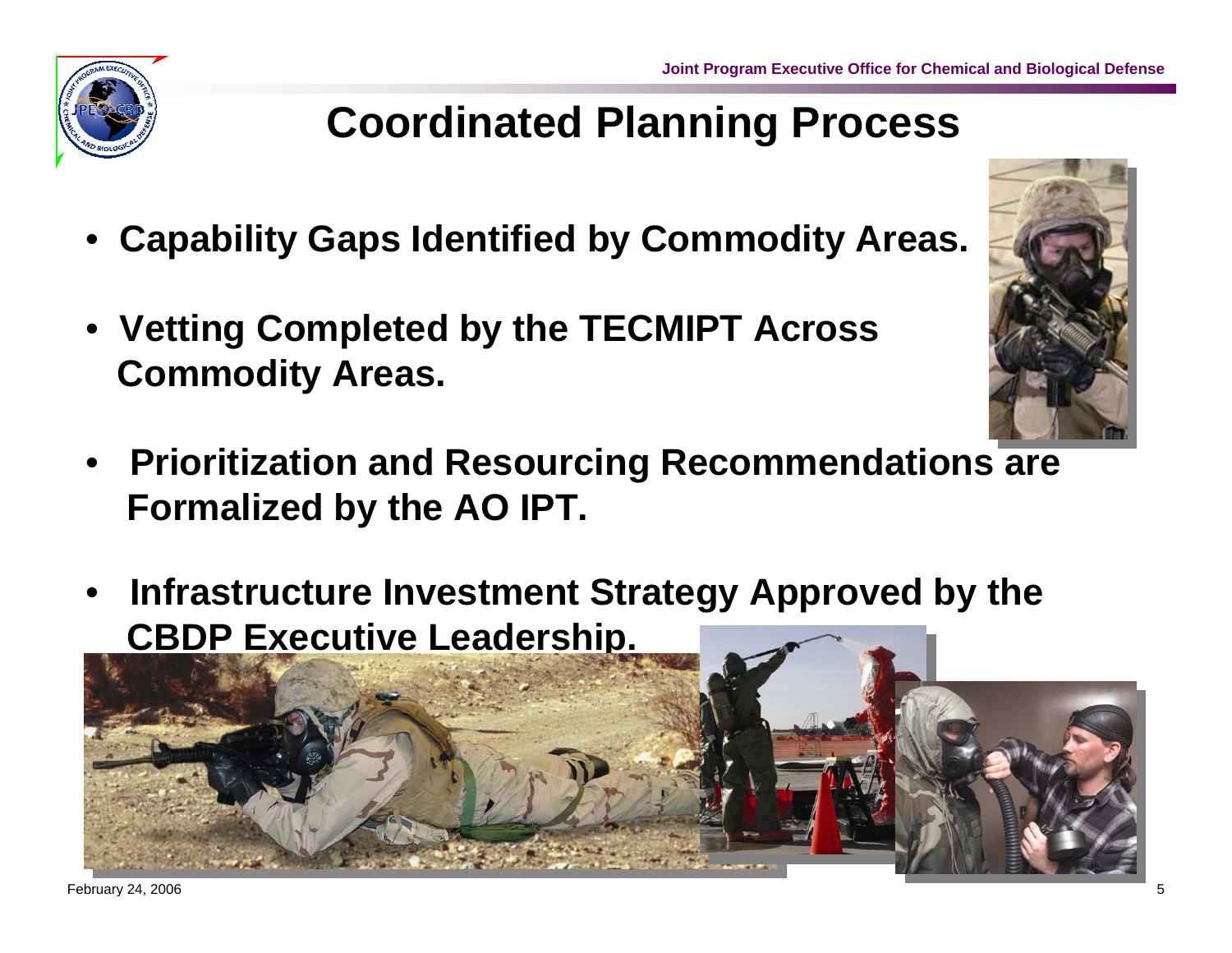

#### **T& E Capabilities Project Development & Strategy Approval Process**



#### **JPM PROGRAM REQUIREMENTS DRIVE THE PROCESS JPM PROGRAM REQUIREMENTS DRIVE THE PROCESS**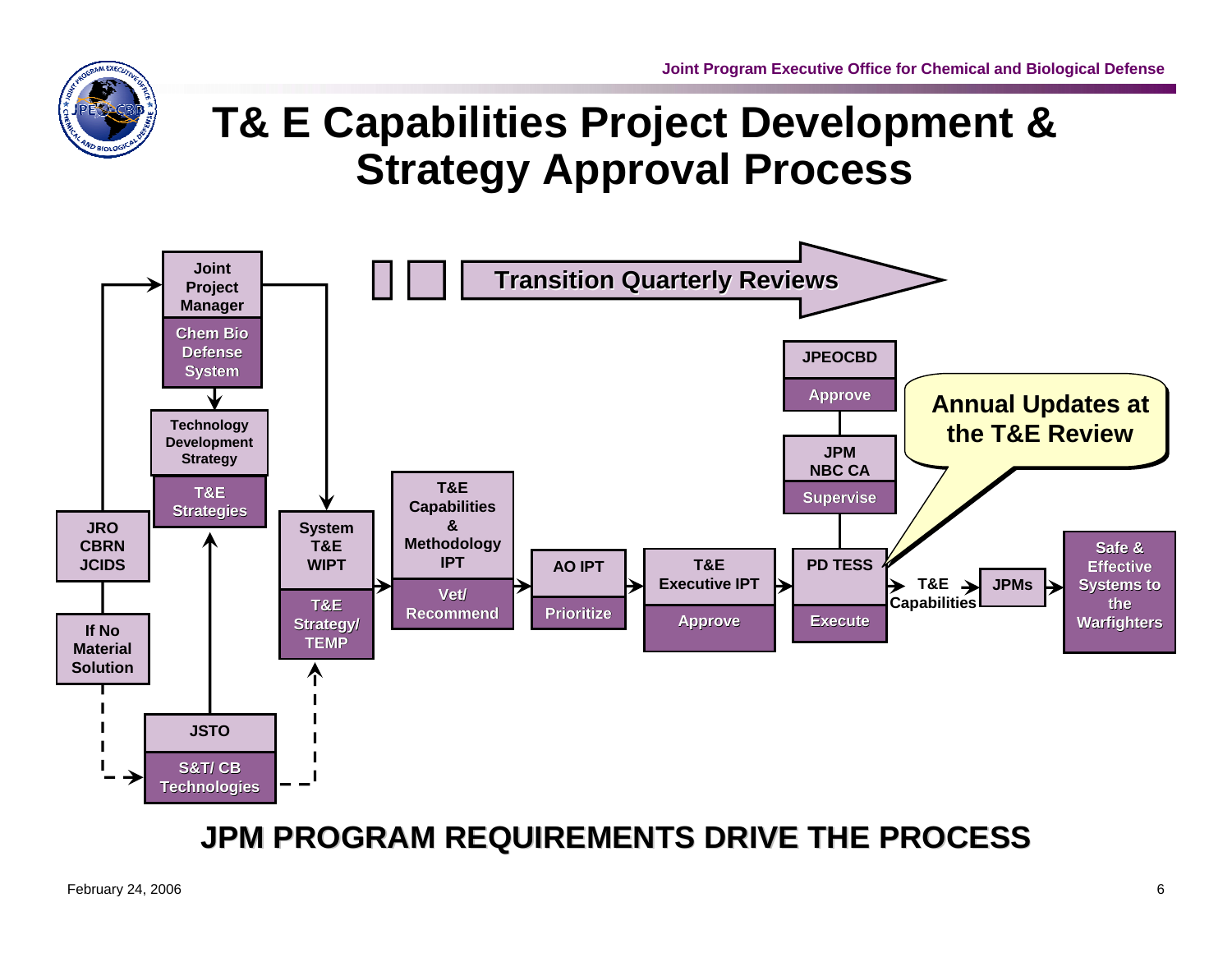

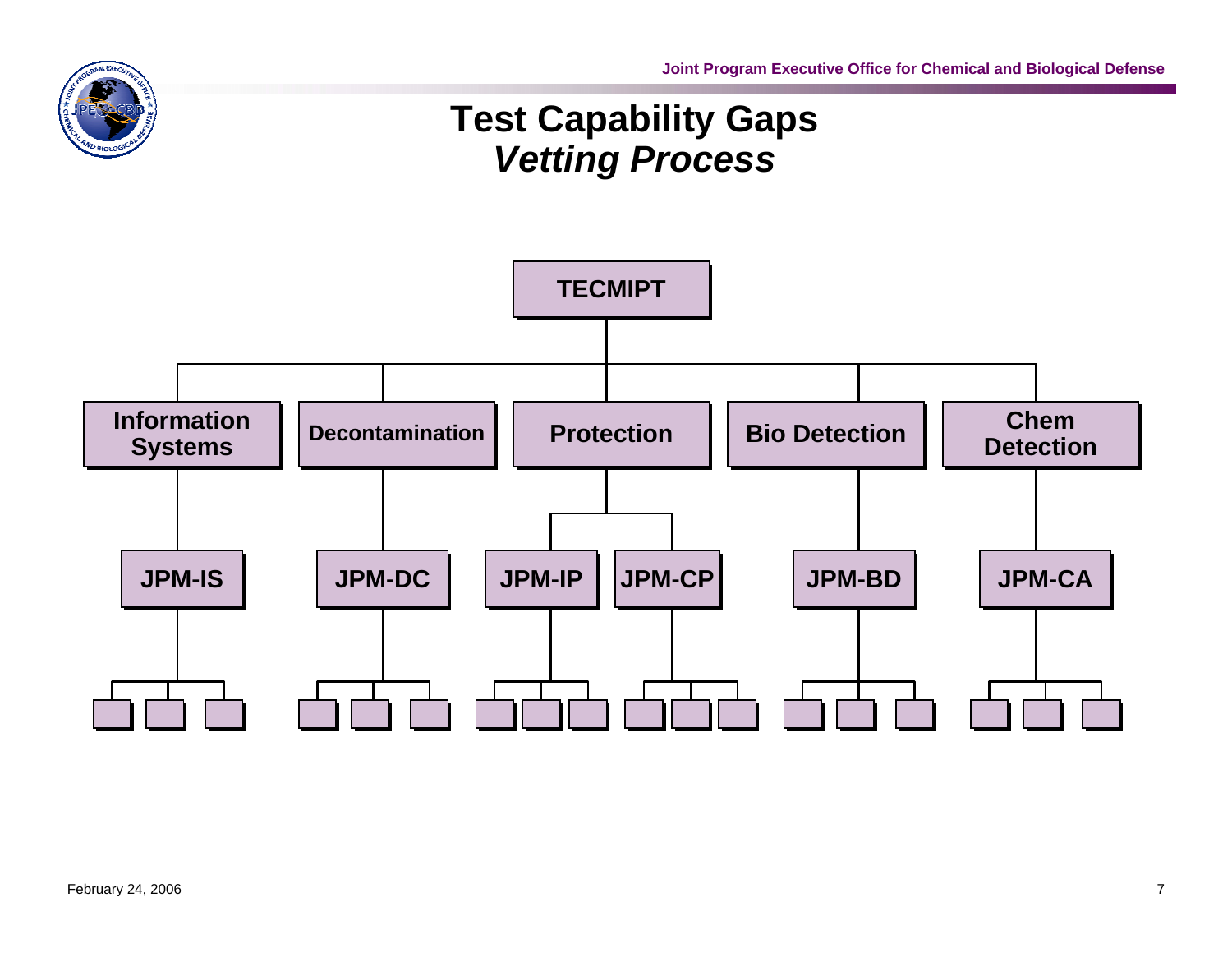

#### **Individual Protection Equipment (IPE) Commodity Capability Package**



| <b>Today</b>                                                                                                                                                                                                                                                                                                                                                      | <b>Desired</b>                                                                                                                                                                                                                                                                                                                                                                                                                         |
|-------------------------------------------------------------------------------------------------------------------------------------------------------------------------------------------------------------------------------------------------------------------------------------------------------------------------------------------------------------------|----------------------------------------------------------------------------------------------------------------------------------------------------------------------------------------------------------------------------------------------------------------------------------------------------------------------------------------------------------------------------------------------------------------------------------------|
| <b>Swatch Testing</b><br><b>Traditional Chemical Agents - DPG/ECBC</b><br>$\overline{\phantom{0}}$<br>(SMARTMAN, Boot, Glove)<br>Simulants - Natick, ECBC and DPG<br>—<br><b>Filter Testing</b><br><b>Traditional Chemical Agents - ECBC and DPG</b><br>—<br>Simulants - ECBC and DPG<br>—<br>Limited full CB system performance simulant<br>testing (MIST) - DPG | <b>IPE Model</b><br><b>Agent/Simulant Correlation</b><br>Standardized list for TIC Threats and battlefield contaminants<br>Full system simulant testing (IPE Test Grid)<br>Traditional and Biological agent testing (Sweating Articulated Mannequin)<br>Swatch and Filter Agent (TIC/TIM and NTA) testing<br><b>T/RH</b> variation<br>Cartesian grid<br>Air flow mapping<br>Air quality<br><b>Field operational effects capability</b> |

| <b>Field Simulant Testing</b><br><b>Agent/Simulant Correlation</b><br><b>Standardized list for TIC Threats</b><br>• Model accreditation<br>Agent (Chem, Bio, TIC, NTA)<br>and Simulant Filter Qualification<br>and Battlefield Contaminants<br>Air flow mapping under ensemble<br>• IPE System Model Validation<br>٠<br><b>Cartesian grid</b><br>$\bullet$<br>Air quality measurement and<br>٠<br>control<br>Field operational effects capability<br>$\bullet$ |
|----------------------------------------------------------------------------------------------------------------------------------------------------------------------------------------------------------------------------------------------------------------------------------------------------------------------------------------------------------------------------------------------------------------------------------------------------------------|
|----------------------------------------------------------------------------------------------------------------------------------------------------------------------------------------------------------------------------------------------------------------------------------------------------------------------------------------------------------------------------------------------------------------------------------------------------------------|

| <b>Solution</b> |
|-----------------|
|                 |



- **Full System CB Simulant Testing at DPG**
- **NTA Swatch and Filter Testing at ECBC** • **Traditional Agent and TIC/TIM (swatch and filter) Testing at ECBC and DPG**
- **Full System Traditional Agent Testing at DPG (mannequin)**
- **Swatch Chemical Simulant Testing at Natick**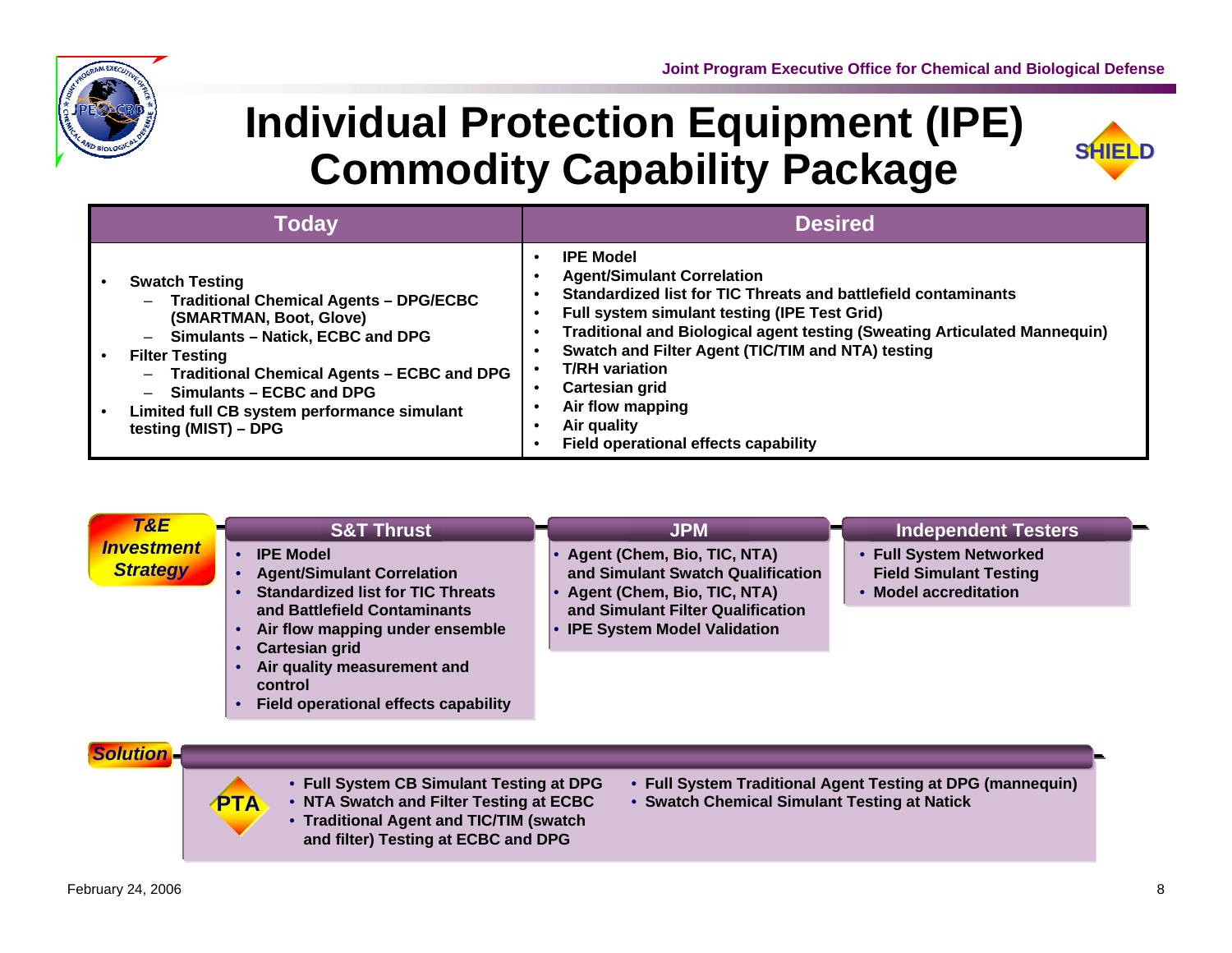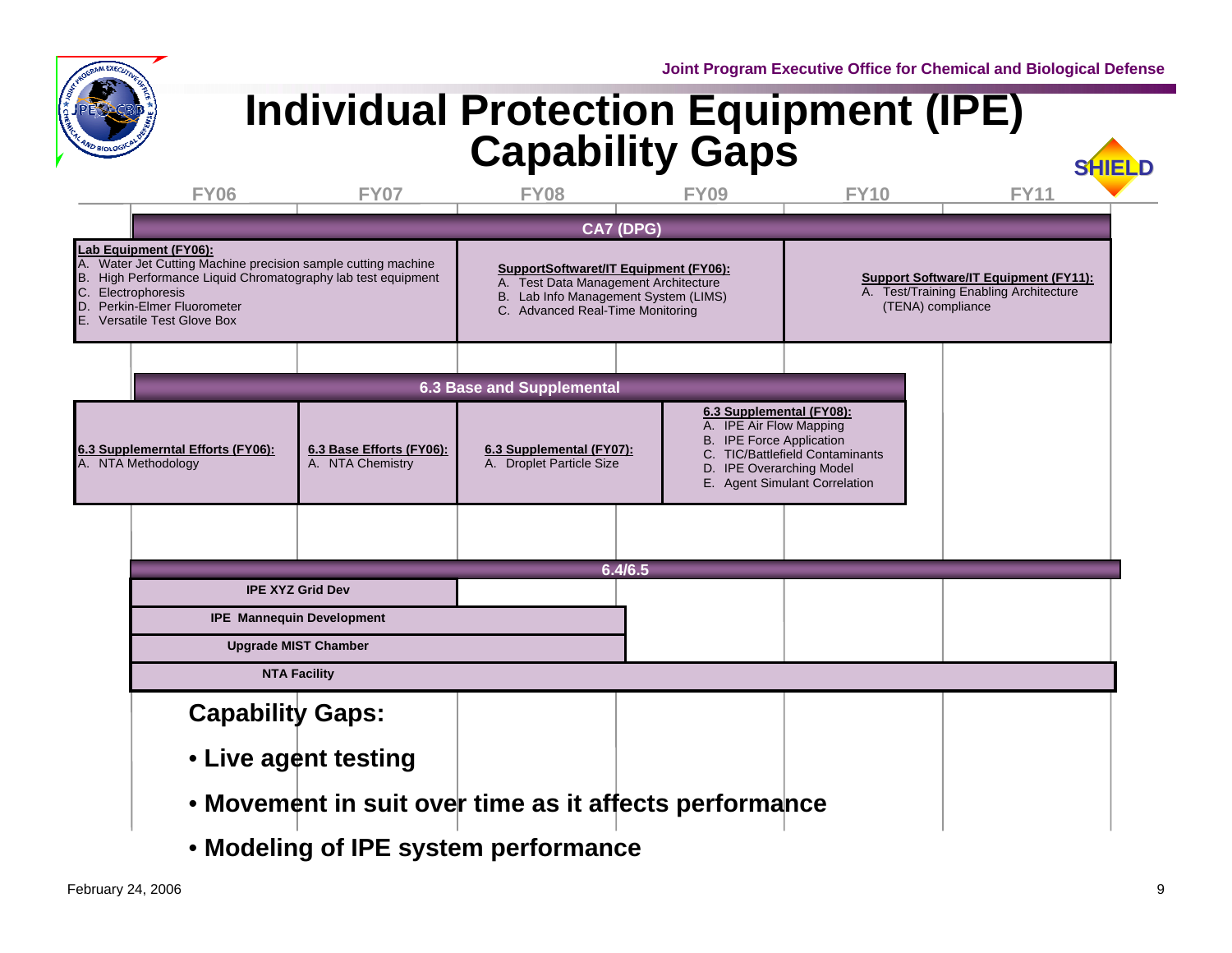# **Questions?**

## **http://www.jpeocbd.osd.mil/**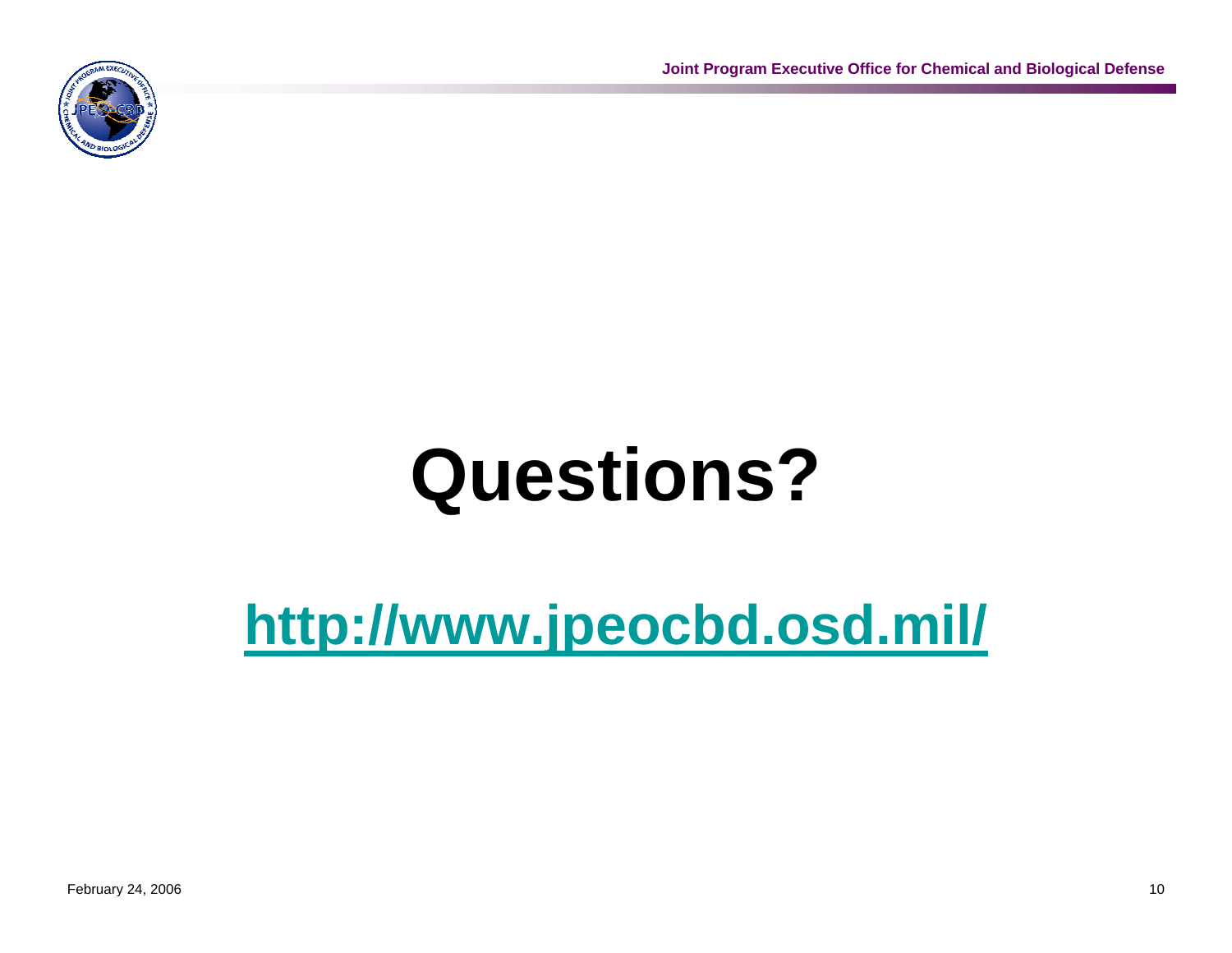

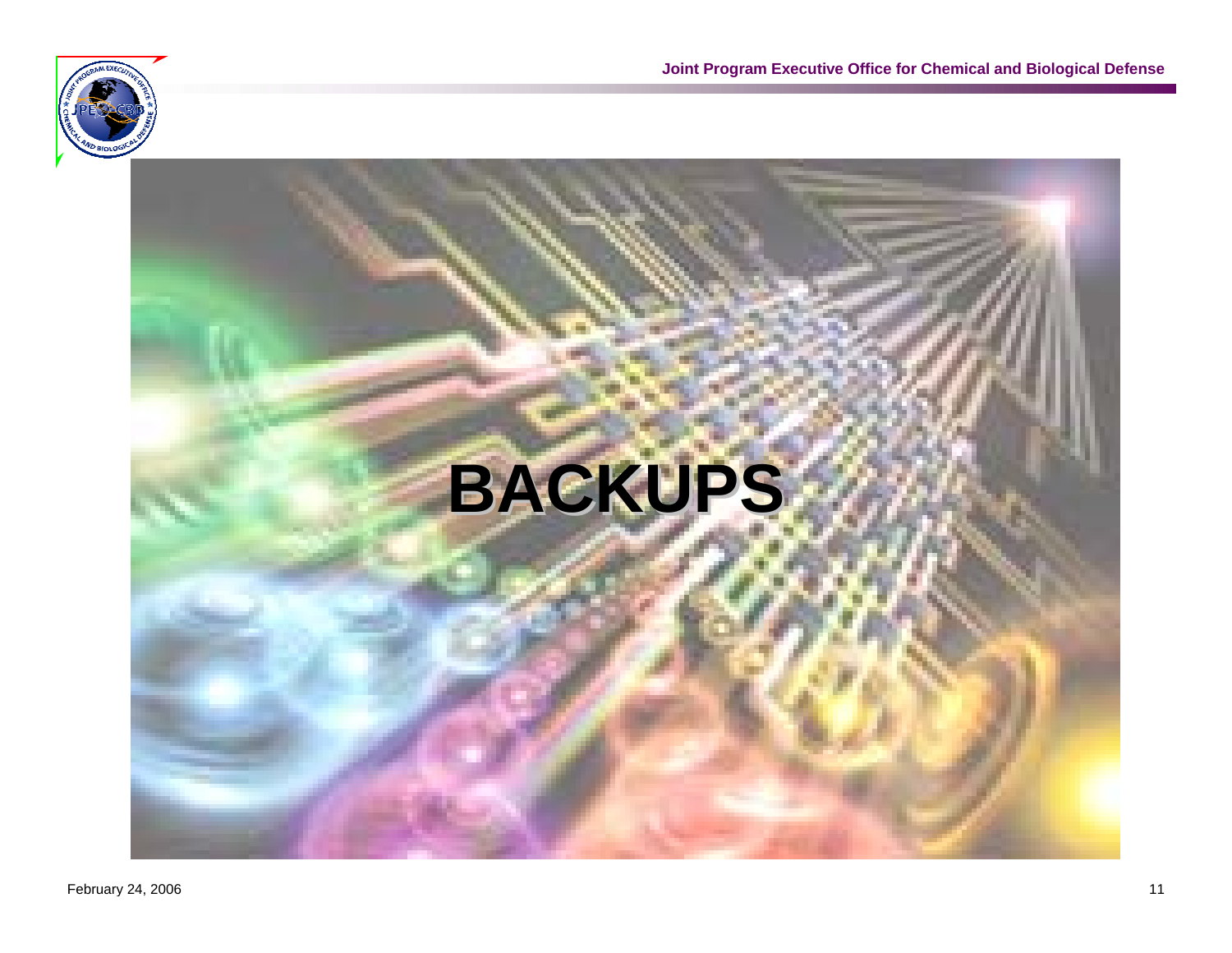

#### **Acronym Key**

**AO – Action Officer ASC - Active Standoff Chamber Bio – Biological CBART – Chemical Biological Agent Resistant Tests CBD – Chemical Biological Defense CBDP – Chemical Biological Defense Program CBRN – Chemical, Biological, Radiological, Nuclear Chem - Chemical COLPRO – Collective Protection DPG – Dugway Proving Ground ECBC – Edgewood Chemical Biological Center FY06 – Fiscal year 2006 IPE – Individual Protection equipment IPT – Integrated Process Team JABT – Joint Ambient Breeze Tunnel JCIDS – Joint Capabilities Integration and Development System JPEOCBD – Joint Program Executive Office for Chemical and Biological Defense JPM – Joint Project Manager JPM-BD – Joint Project Manager, Biological Defense JPM-CA – Joint Project Manager, (NBC) Contamination Avoidance JPM-CP – Joint Project Manager, Collective Protection JPM-DC – Joint Project Manager, Decontamination JPM-IP – Joint Project Manager, Individual Protection JPM-IS – Joint Project Manager, Information Systems**